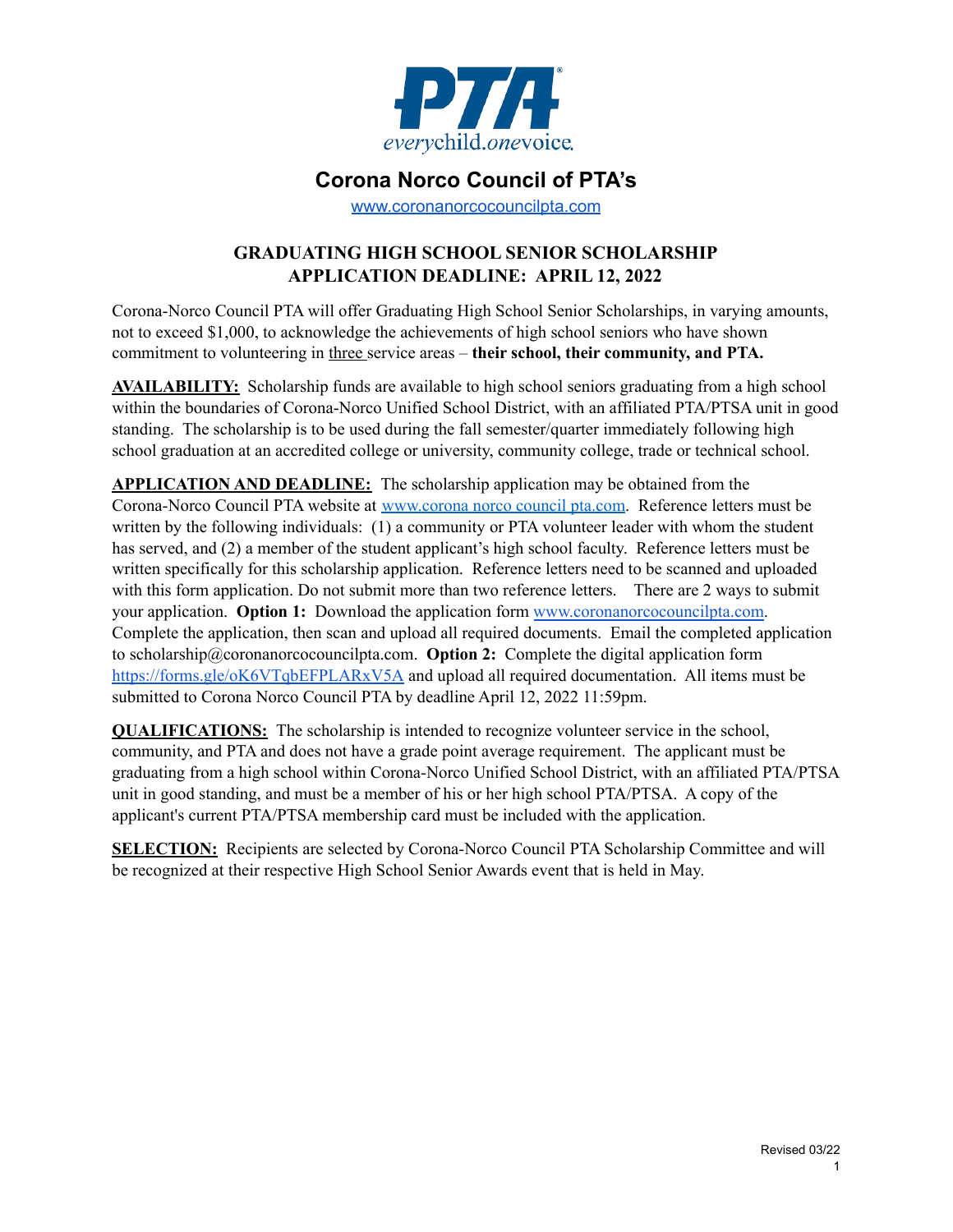

## **Corona Norco Council of PTA's**

www.coronanorcocouncilpta.com

#### **Corona-Norco Council PTA GRADUATING HIGH SCHOOL SENIOR SCHOLARSHIP APPLICATION**

Scholarship funds are available to high school seniors who are graduating from high schools within Corona-Norco Unified School District, with a PTA/PTSA unit in good standing. Applicants must be a current member of his/her high school PTA/PTSA. The scholarship is to be used during the fall semester/quarter immediately following high school graduation at an accredited college, university, community college, trade or technical school. The scholarship intends to recognize volunteer service in the school, community, and PTA. There is no minimum grade point average requirement.

### **DEADLINE FOR RETURN:**

**Application with required materials must be received by April 12, 2022. Application will not be considered if received after the deadline date or if any required materials are missing.**

*Please type or print legibly*

Last name, First name Phone

Street Address City Zip Code

Complete Name of High School Date of Graduation (Month, Day, Year)

High School Street Address City Zip Code

Intended major/course of study at college/university, trade, or technical school

List the names of colleges, universities, community colleges, trade, or technical schools to which you have applied and/or have been accepted. Recipients must attend an accredited college, university, community college, trade, or technical school as a full-time student (12 units or more) for the fall semester/quarter immediately following high school graduation.

 $\mathcal{L}_\text{max}$ 

\_\_\_\_\_\_\_\_\_\_\_\_\_\_\_\_\_\_\_\_\_\_\_\_\_\_\_\_\_\_\_\_\_\_\_\_\_\_\_\_\_\_\_\_\_\_\_\_\_\_\_\_\_\_\_\_\_\_\_\_\_\_\_\_\_\_\_\_\_\_\_\_\_\_\_\_\_\_\_\_\_\_\_\_\_\_\_\_\_\_\_\_\_\_\_\_\_\_\_\_\_\_\_\_

#### **Provide the following information in essay form, using no more than two (2) pages, double-spaced:**

1. State your reason for applying for this scholarship. Include your career plans, goals, objectives, and any other information you feel would be valuable to the Senior Scholarship Committee.

2. Describe any PTA/PTSA responsibility you may have (past and/or present). Be sure to include the name of the PTA/PTSA unit. 3. Describe all school service-related activities. Include any service you provide to others in your school. Do not use abbreviations for any organizations listed.

4. Describe in detail your volunteer service in the community. Do not include school-related or extracurricular activities.

\* Do you give permission for your name to be used in a news release concerning this scholarship? Yes \_\_\_\_\_ No \_\_\_\_\_